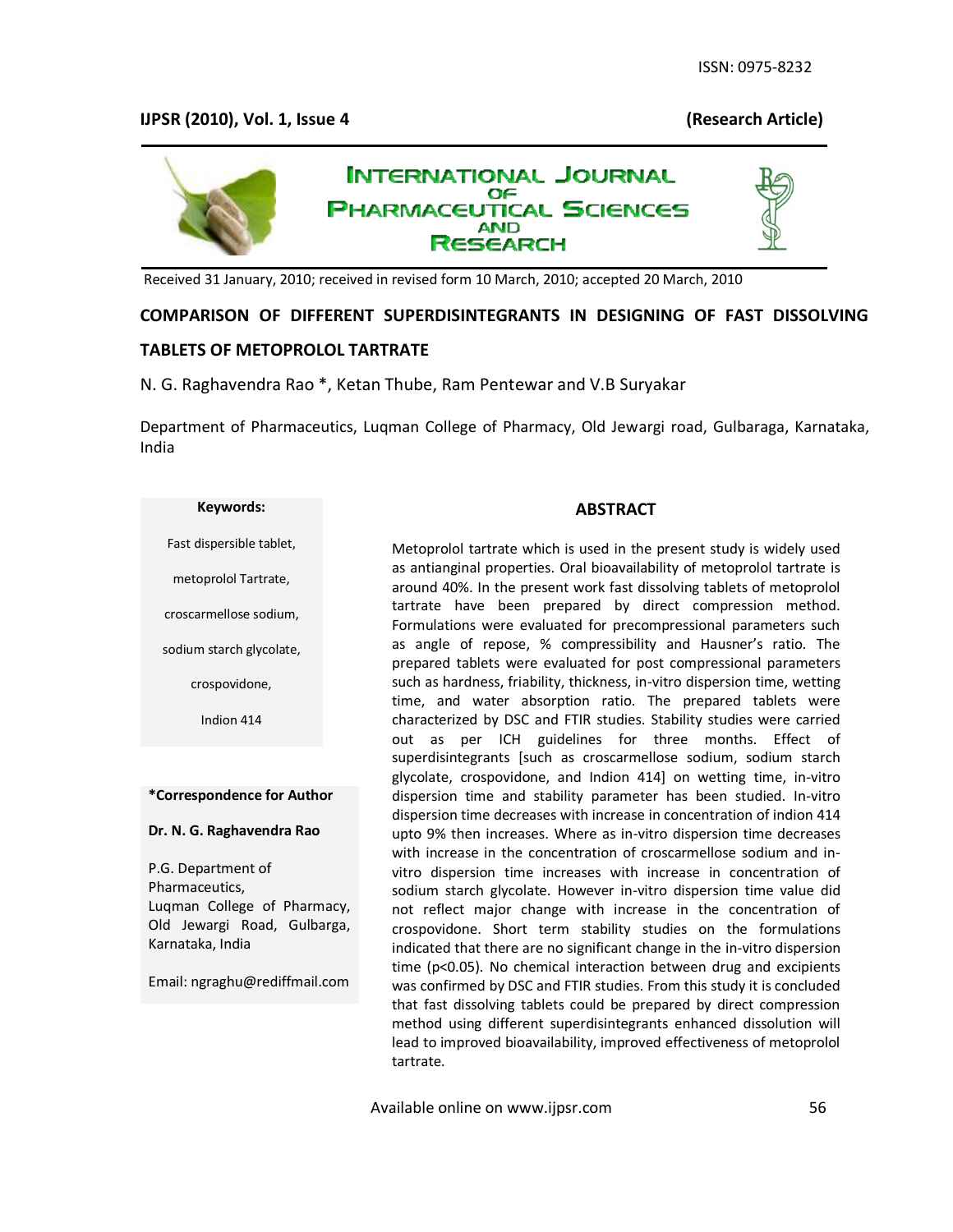**INTRODUCTION:** Metoprolol tartrate is a antianginal with a view to provide a convenient means of administrations to those patients suffering from difficulties in swallowing such as pediatric, geriatric, uncooperative and patients suffering from angina pectoris<sup>1</sup>. Oral bioavailability of metoprolol tartrate is around 40 %  $^{2}$ . The present work enhance the dissolution will lead to improves the bioavailability of metoprolol tartrate (MT). The rate of dissolution can be increased by increasing the surface area of available drug by various methods (micronization, complexation and solid dispersion)<sup>[3](http://www.ijpsonline.com/article.asp?issn=0250-474X;year=2008;volume=70;issue=2;spage=180;epage=185;aulast=Setty#ref4#ref4)</sup>. The dissolution of a drug can also be influenced by disintegration time of the tablets. Faster disintegration of tablets delivers a fine suspension of drug particles resulting in a higher surface area and faster dissolution.

Now a day fast dissolving tablets are gaining more importance in the market. Currently these tablets are available in the market for treating many disease conditions. More is concerned on hypertension<sup>4</sup>, migraine $<sup>5</sup>$ ,</sup> , dysphasia<sup>6</sup>, nausea and vomiting<sup>7</sup>, , Parkinson's disease<sup>8</sup>. schizophrenia<sup>9</sup>, , pediatric emergency<sup>10</sup>. These conditions are those which require the drug to be formulated as fast dissolving tablets. Some patient prefers fast dissolving tablets to conventional tablets best of ease of administration, swallowing, pleasant taste and the availability in several flavors $^{11}$ . The pediatric and geriatrics patients are of particular concern. To overcome this, dispersible tablets $12$  and fast-disintegrating tablets $^{13}$  have been developed. Most commonly used methods to prepare these tablets are; freeze-drying/Lyophilization $^{14}$ 

tablet molding $^{15}$  and direct-compression methods<sup>16</sup>. Lyophilized tablets show a very porous structure, which causes quick penetration of saliva into the pores when placed in oral cavity<sup>14, 17</sup>. The main disadvantages of tablets produced are, in addition to the cost intensive production process, a lack of physical resistance in standard blister packs and their limited ability to incorporate higher concentrations of active drug<sup>12</sup>.

Moulded tablets dissolve completely and rapidly. However, lack of strength and taste masking are of great concern<sup>18</sup>. Main advantages of direct compression are low manufacturing cost and high mechanical integrity of the tablets $^{19}$ . Therefore, direct-compression appears to be a better option for manufacturing of tablets. The main objective of present work was to develop fast dissolving MT tablet by direct compression method and to study the effect of functionality differences of superdisintegrants on the tablet properties.

# **MATERIALS AND METHODS:**

**Materials:** Metoprolol Tartrate was obtained as a gift sample from Emcure pharma. Ltd., Pune. Directly compressible microcrystalline cellulose (MCC), croscarmellose sodium (CCS), crospovidone (CP), sodium starch glycolate (SSG), Indion 414, aspartame and mannitol (directly compressible) were obtained from Cipla pharma. Ltd. Vikroli, Mumbai. Other reagents were of analytical grade.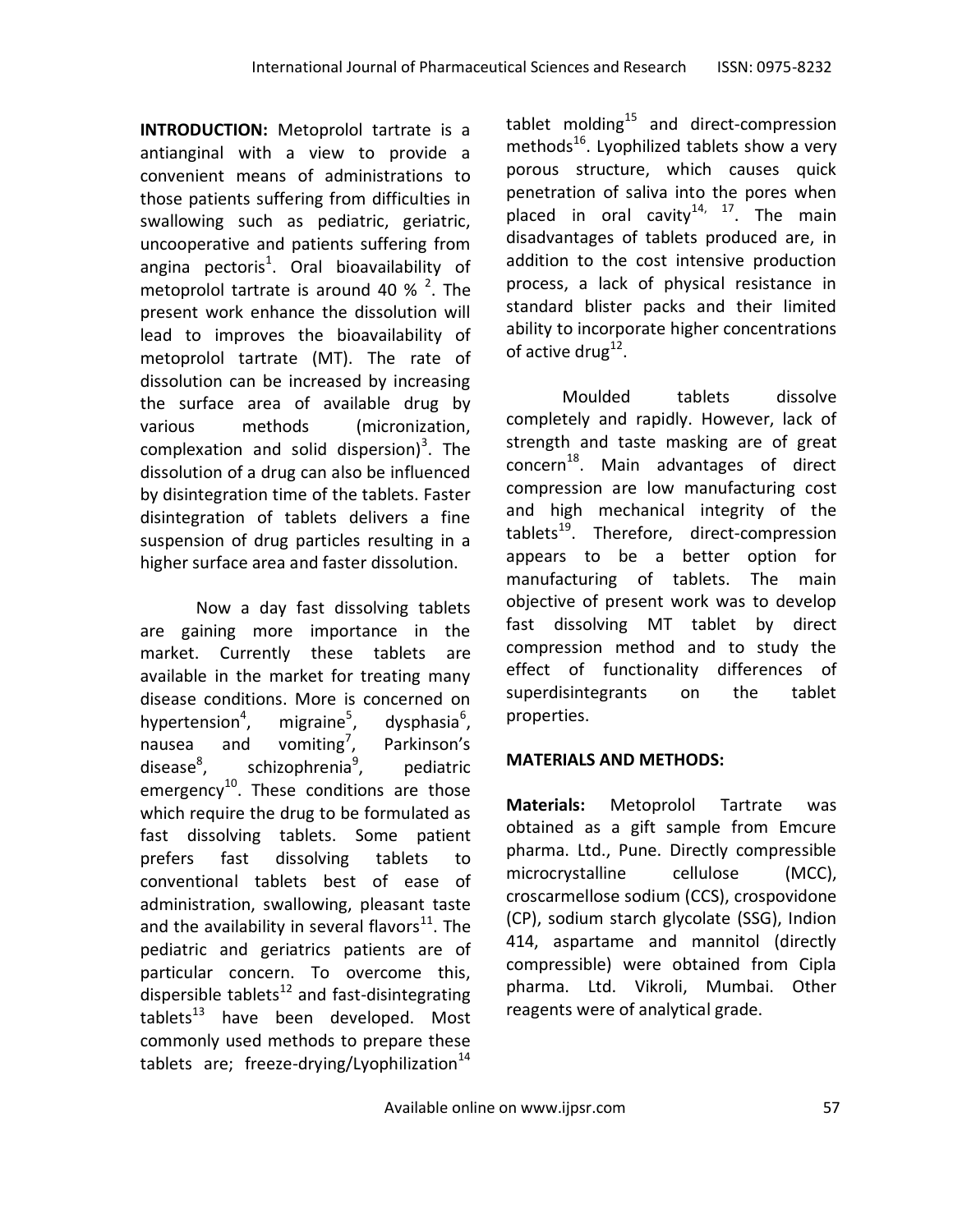# **METHODS:**

**Preparation of fast dissolving tablets of MT by direct compression method:** Fast dissolving tablets of MT were prepared by direct compression. All the ingredients were passed through 60-mesh separately. Then the ingredients were weighed and mixed in geometrical order and compressed into tablets of 200mg using 8mm round flat punches on 10-station rotary tablet machine (Rimek). A batch of 30 tablets of each formulation was prepared for all the designed formulations. Different formulations compositions are given in (Table 1)**.**

**Evaluation of MT fast dissolving tablets:**  The prepared tablets were evaluated for hardness, thickness variation, weight variation, friability, disintegration time, wetting time, drug content, *in-vitro* dissolution studies, and stability studies.

Pfizer hardness tester was used for the determination of the hardness of tablets. Tablet was placed in contact between the plungers, and the handle was pressed, the force of the fracture was recorded. The thickness and diameter of 4 tablets (2 tablets from each batch) were recorded during the process of compression using calipers (Mitotoyo; Japan). For weight variation<sup>13</sup> twenty tablets were selected randomly from each formulation and weighed individually using a Shimadzu digital balance (BL-220H). The individual weights were compared with the average weight for the weight variation. The friability of a sample of twenty tablets was measured using a USP type Roche friabilator (Pharmalab, Ahmedabad, India). Pre-weighed tablets were placed in a

plastic chambered friabilator attached to a motor revolving at a speed of 25 rpm for 4 min. The tablets were then dusted, reweighed and percentage weight loss (friability) was calculated. Drug Content Uniformity $^{14}$  , ten tablets were weighed and pulverized to a fine powder, a quantity of powder equivalent to 10 mg of metoprolol tartrate was extracted into distilled water and liquid was filtered (0.22 m membrane filter disc (Millipore Corporation). The metoprolol tartrate content was determined by measuring the absorbance at 223 nm (using UV-VIS spectrophotometer, Shimadzu 1700) after appropriate dilution with distilled water. The drug content was determined using standard calibration curve.

The mean percent drug content was calculated as an average of three determinations. . In the Disintegration time<sup>15</sup> study one tablet was placed in a beaker containing 10 ml of pH 6.8 phosphate buffers at 37  $\pm$  0.5<sup>0</sup> C and the time required for complete dispersion was determined. In wetting time<sup>16</sup> study, twice folded tissue paper was placed in a petri dish having an internal diameter of 5 cm containing 6 ml of water. A tablet was carefully placed on the surface of the tissue paper in the petri dish. The time required for water to reach the upper surface of the tablet and to completely wet it was noted as the wetting time. Water absorption ratio (R) was then determined according to the following equation:

# **R= 100 x**  $(w_a - w_b) / w_b$

Where,  $w_b$  and  $w_a$  were tablet weights before and after water absorption, respectively.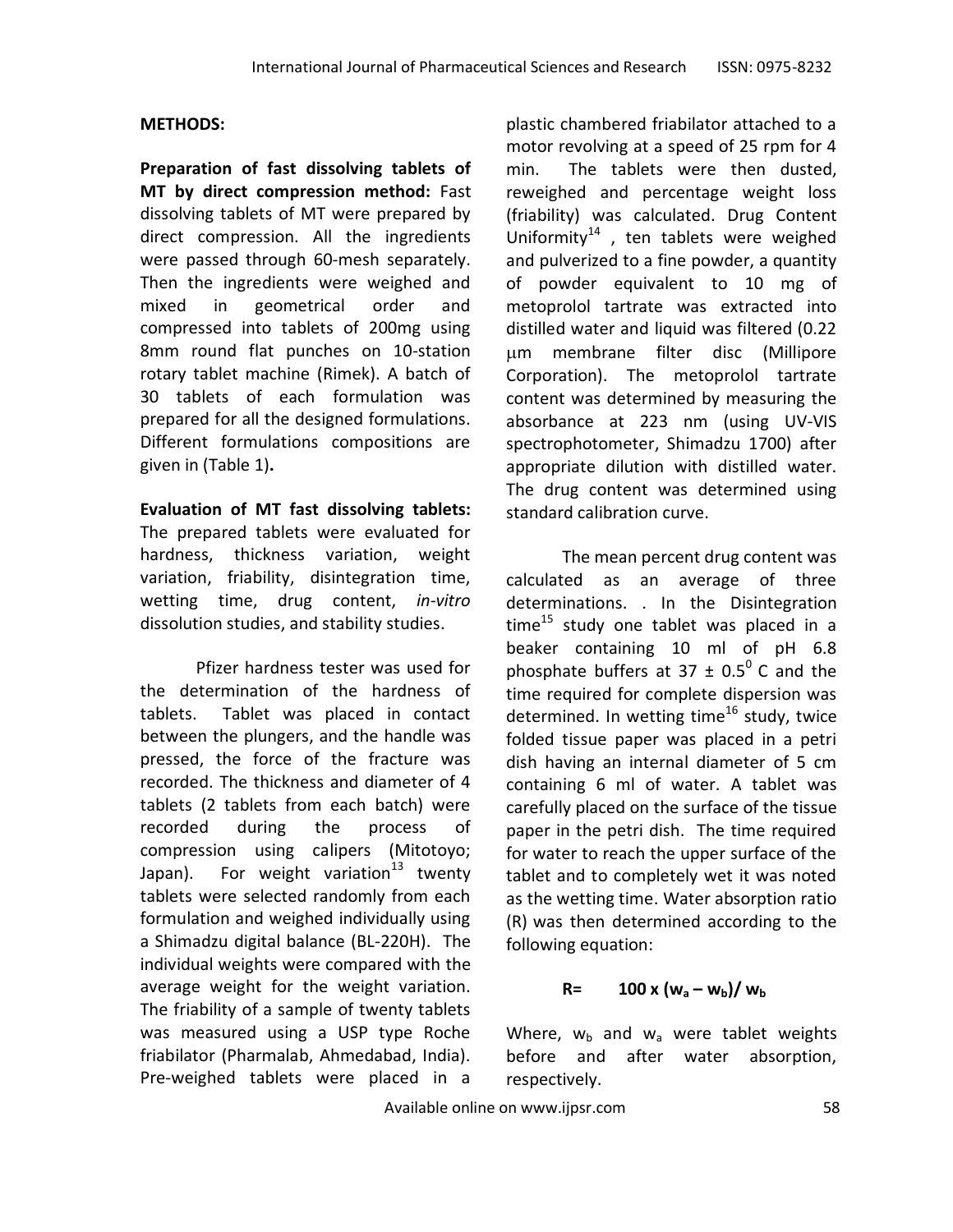|                        |                  | <b>Formulation code</b> |                |                |                         |                |                         |                |                |                         |                         |                          |                         |                |                 |                |
|------------------------|------------------|-------------------------|----------------|----------------|-------------------------|----------------|-------------------------|----------------|----------------|-------------------------|-------------------------|--------------------------|-------------------------|----------------|-----------------|----------------|
| Ingredient (mg)        |                  |                         |                |                |                         |                |                         |                |                |                         |                         |                          |                         |                |                 |                |
|                        | F1               | F <sub>2</sub>          | F3             | ${\sf F4}$     | F5                      | F6             | F7                      | F8             | F9             | F10                     | F11                     | F12                      | F13                     | F14            | F <sub>15</sub> | F16            |
| Metoprolol<br>Tartrate | 25               | 25                      | 25             | 25             | 25                      | 25             | 25                      | 25             | 25             | 25                      | 25                      | 25                       | 25                      | 25             | 25              | 25             |
| Indion 414             | $\boldsymbol{6}$ | 12                      | 18             | 24             |                         |                |                         |                |                |                         |                         |                          |                         |                |                 |                |
| <b>CCS</b>             |                  |                         |                |                | 6                       | 12             | 18                      | 24             |                |                         |                         |                          |                         |                |                 |                |
| CP                     |                  |                         |                |                |                         |                |                         |                | 6              | 12                      | 18                      | 24                       |                         |                |                 |                |
| SSG                    |                  |                         |                |                |                         |                |                         |                |                |                         |                         | $\overline{\phantom{a}}$ | 6                       | 12             | 18              | 24             |
| Aspartame              | 15               | 15                      | 15             | 15             | 15                      | 15             | 15                      | 15             | 15             | 15                      | 15                      | 15                       | $15\,$                  | 15             | 15              | 15             |
| Mg stearate            | $\overline{2}$   | $\overline{2}$          | $\overline{2}$ | $\overline{2}$ | $\overline{2}$          | $\overline{2}$ | $\overline{2}$          | $\overline{2}$ | $\overline{2}$ | $\overline{2}$          | $\overline{2}$          | $\overline{2}$           | $\overline{2}$          | $\overline{2}$ | $\overline{2}$  | $\overline{2}$ |
| Talc                   | 5                | 5                       | 5              | $\overline{5}$ | 5                       | 5              | 5                       | 5              | 5              | 5                       | 5                       | 5                        | 5                       | 5              | 5               | 5              |
| <b>MC</b>              | $\overline{3}$   | $\overline{3}$          | $\mathbf{3}$   | 3              | $\overline{\mathbf{3}}$ | 3              | $\overline{\mathbf{3}}$ | $\overline{3}$ | 3              | $\overline{\mathbf{3}}$ | $\overline{\mathbf{3}}$ | $\overline{3}$           | $\overline{\mathbf{3}}$ | 3              | $\overline{3}$  | 3              |
| MCC                    | $50\,$           | 50                      | 50             | 50             | 50                      | 50             | 50                      | 50             | 50             | 50                      | 50                      | 50                       | 50                      | $50\,$         | 50              | 50             |
| Mannitol               | 94               | 88                      | 82             | 76             | 94                      | 88             | 82                      | 76             | 94             | 88                      | 82                      | 76                       | 94                      | 88             | 82              | 76             |
| Total                  | 200              | 200                     | 200            | 200            | 200                     | 200            | 200                     | 200            | 200            | 200                     | 200                     | 200                      | 200                     | 200            | 200             | 200            |

**Table 1: Composition of MT fast dissolving Tablets**

The in-vitro dissolution study was carried out in the USP dissolution test apparatus (Electrolab TDT - 08 L Dissolution testers USP) type 2 (paddle). 900 ml of the dissolution medium phosphate buffer pH 6.8 was taken in vessel and the temperature was maintained at  $37 \pm$ 0.50C. The speed of the paddle was set at 50 rpm. 5 ml of the dissolution medium was withdrawn and the same amount of fresh medium was replenished to the dissolution medium. The samples were filtered through  $0.22$   $\textdegree$  m membrae filter disc and analyzed for drug content by measuring the absorbance at 223 nm. Drug concentration was calculated from the standard calibration curve and expressed as cumulative percent drug dissolved. The release studies were performed in replicates of three. The stability study of the tablets was carried out according to ICH guidelines at 40  $\pm$  $20C/75 \pm 5%$  RH for three months by storing the samples in stability chamber (Lab-Care, Mumbai). The optimized tablets were selected for stability studies. At intervals of 1 month, the tablets were visually examined for any physical changes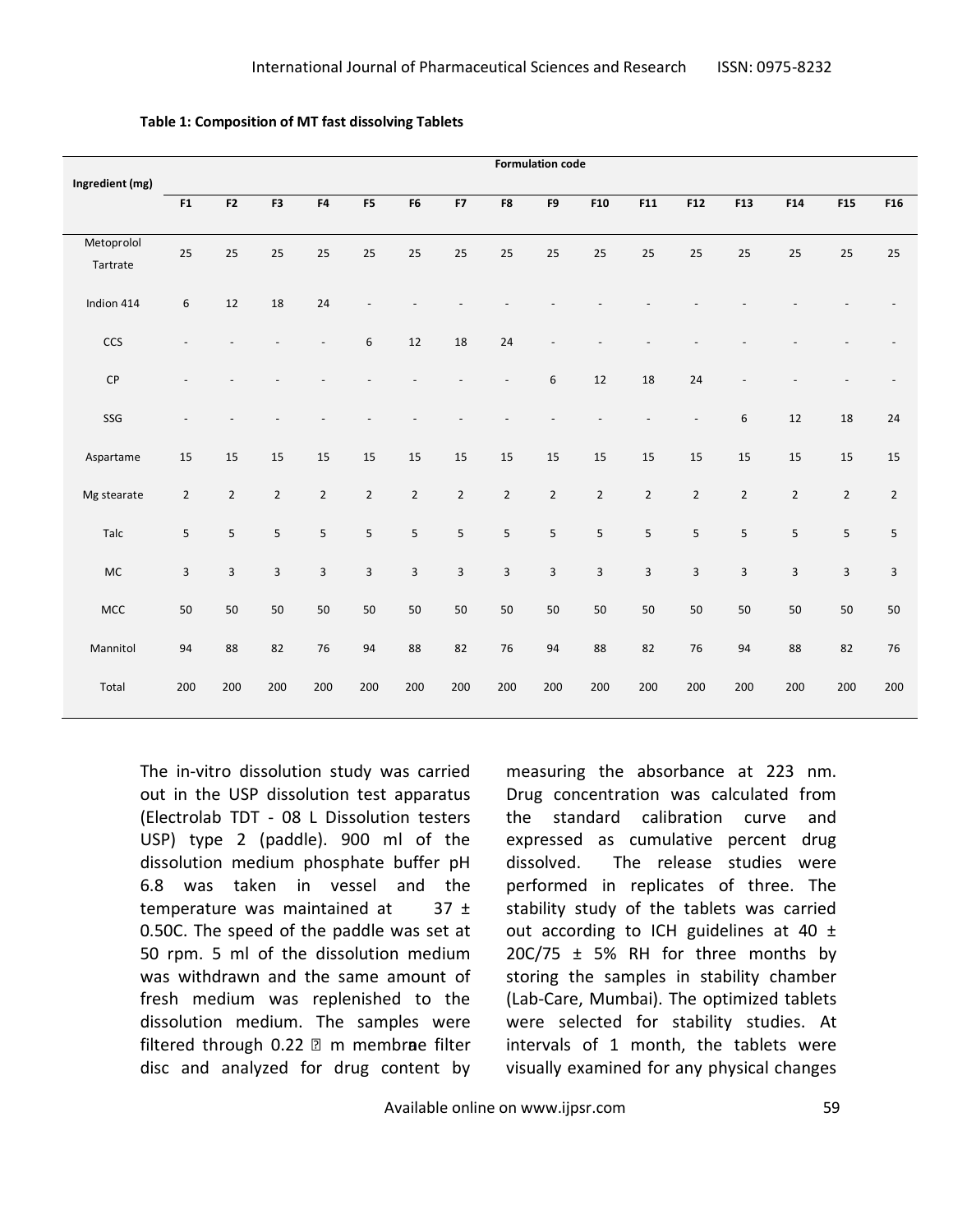and evaluated for changes in drug content and in-vitro dispersion time.

# **Characterization of Metoprolol Tartrate tablets**:

**FTIR Studies**: IR spectra for drug, excipients and formulations F1, F3 and F8 were recorded in a Fourier transform infrared (FTIR) spectrophotometer (FTIR 1615, Perkin Elmer, USA) with KBr pellets.

**DSC studies**: DSC scan of about 5mg accurately weighed MT and tablet mixtures were performed by using an automatic thermal analyzer system (DSC60, Shimadzu Corporation, Japan). Sealed and perforated aluminium pans were used in the experiments for all the samples. Temperature calibrations were performed using indium as standard. An empty pan sealed in the same way as for the sample was used as a reference. The entire samples were run at a scanning rate of 10°C/min from 50-300°C.

**RESULTS AND DISCUSSION:** The values of pre-compression parameters evaluated were within prescribed limits and indicated good free flowing property is given in Table 2. The data obtained from postcompression parameters in all the formulations, friability is less than 1%, indicated that tablets had a good mechanical resistance. Drug content was found to be in the range of 99 to 101%, which is within acceptable limits. Hardness of the tablets was found to be in the range of 2.00-2.90 kg/cm2.

In-vitro dispersion times were found to be in the range of 21-62 sec. The water absorption ratio and wetting time, which are important criteria for understanding the capacity of disintegrants to swell in presence of little amount of water were found to be in the range of 52- 85% and 42- 58 sec respectively is given in Table 3. It is observed that in-vitro dispersion time of tablets decreased from (27-21 sec) with increase in concentration of Indion 414 upto 9% and then increases. In case of CCS in-vitro dispersion time of tablet deceased from (41-34 sec) with increase in concentration but in-vitro dispersion time increased with increase in concentration of SSG in tablets. At higher level, formation of viscous gel layer by SSG might have formed a thick barrier to the further penetration of the disintegration medium and hindered the disintegration or leakage of tablet contents. In case of tablet containing CP increasing the level of CP had no much greater effect on in-vitro dispersion times of the tablets.

The dissolution profiles of formulations are shown in Fig 1 - 5. The dissolution profile of formulations are shows the release of drug 97.33 to 99.67 % and the promising formulations i.e. F1, F3, F8 shows drug release within 6 min. Among the entire formulations F1 shows maximum drug release around 99.67 % within 6 min. The stability study for tablets was carried out for three months. No significant (p<0.05) changes in physical characteristics shown in Table 4.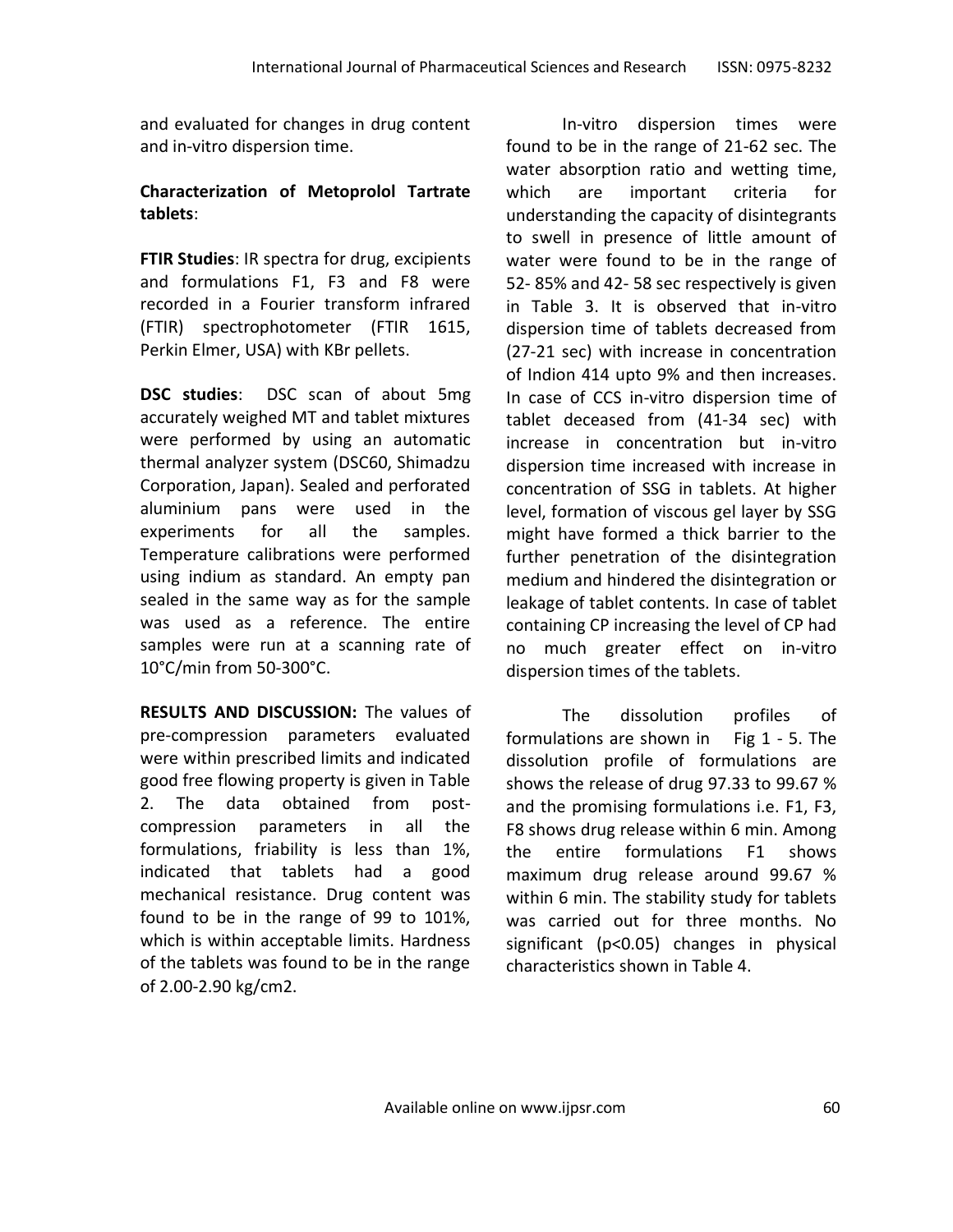| <b>Formulation</b><br>code | <b>Bulk density</b><br>(gm/cc)<br>$±$ SD, n=3 | <b>Tapped density</b><br>(gm/cc)<br>$±$ SD, n=3 | Angle of repose<br>(degree)<br>$±$ SD, n=3 | Carr's index<br>(percent)<br>$±$ SD, n=3 | <b>Hausner's Ratio</b><br>$±$ SD, n=3 |
|----------------------------|-----------------------------------------------|-------------------------------------------------|--------------------------------------------|------------------------------------------|---------------------------------------|
| F1                         | $0.52 \pm 0.007$                              | $0.63 \pm 0.01$                                 | $31.25 \pm 1.56$                           | $17 \pm 1$                               | $1.21 \pm 0.03$                       |
| F <sub>2</sub>             | $0.53 \pm 0.007$                              | $0.63 \pm 0.01$                                 | $32.02 \pm 1.20$                           | $15 \pm 1.51$                            | $1.18 \pm 0.04$                       |
| F <sub>3</sub>             | $0.53 \pm 0.007$                              | $0.64 \pm 0.02$                                 | $33.1 \pm 1.70$                            | $17 \pm 1.20$                            | $1.20 \pm 0.03$                       |
| F4                         | $0.55 \pm 0.007$                              | $0.65 \pm 0.01$                                 | $32.20 \pm 0.88$                           | $15 \pm 2.51$                            | $1.18 \pm 0.03$                       |
| F <sub>5</sub>             | $0.50 \pm 0.007$                              | $0.63 \pm 0.01$                                 | $32.43 \pm 1.48$                           | $20 \pm 1.58$                            | $1.26 \pm 0.03$                       |
| F <sub>6</sub>             | $0.52 \pm 0.007$                              | $0.63 \pm 0.02$                                 | $32.72 \pm 1.22$                           | $17 \pm 1.55$                            | $1.21 \pm 0.04$                       |
| F7                         | $0.51 \pm 0.007$                              | $0.62 \pm 0.38$                                 | $34.87 \pm 1.32$                           | $17 \pm 1.39$                            | $1.21 \pm 0.04$                       |
| F8                         | $0.54 \pm 0.007$                              | $0.65 \pm 0.02$                                 | $3.04 \pm 1.34$                            | $16 \pm 2.20$                            | $1.20 \pm 0.03$                       |
| F <sub>9</sub>             | $0.52 \pm 0.007$                              | $0.62 \pm 0.01$                                 | $2.28 \pm 1.26$                            | $16 \pm 2.01$                            | $1.19 \pm 0.03$                       |
| F10                        | $0.52 \pm 0.007$                              | $0.63 \pm 0.01$                                 | $33.52 \pm 1.20$                           | $17 \pm 2.12$                            | $1.21 \pm 0.04$                       |
| F11                        | $0.54 \pm 0.007$                              | $0.64 \pm 0.02$                                 | $34.19 \pm 1.26$                           | $15 \pm 1.51$                            | $1.18 \pm 0.03$                       |
| F12                        | $0.55 \pm 0.007$                              | $0.65 \pm 0.01$                                 | $32.26 \pm 1.20$                           | $15 \pm 1.39$                            | $1.14 \pm 0.03$                       |
| F <sub>13</sub>            | $0.52 \pm 0.007$                              | $0.62 \pm 0.02$                                 | $33.03 \pm 1.56$                           | $16 \pm 1.20$                            | $1.19 \pm 0.04$                       |
| F14                        | $0.53 \pm 0.007$                              | $0.63 \pm 0.01$                                 | $33.72 \pm 1.41$                           | $15 \pm 1.67$                            | $1.18 \pm 0.02$                       |
| F <sub>15</sub>            | $0.51 \pm 0.007$                              | $0.62 \pm 0.02$                                 | $32.85 \pm 1.33$                           | $17 \pm 1.41$                            | $1.21 \pm 0.03$                       |
| F <sub>16</sub>            | $0.52 \pm 0.007$                              | $0.63 \pm 0.02$                                 | $34.14 \pm 1.67$                           | $17 \pm 2.51$                            | $1.21 \pm 0.03$                       |

**Table 2: Pre-compression parameters of powder blend**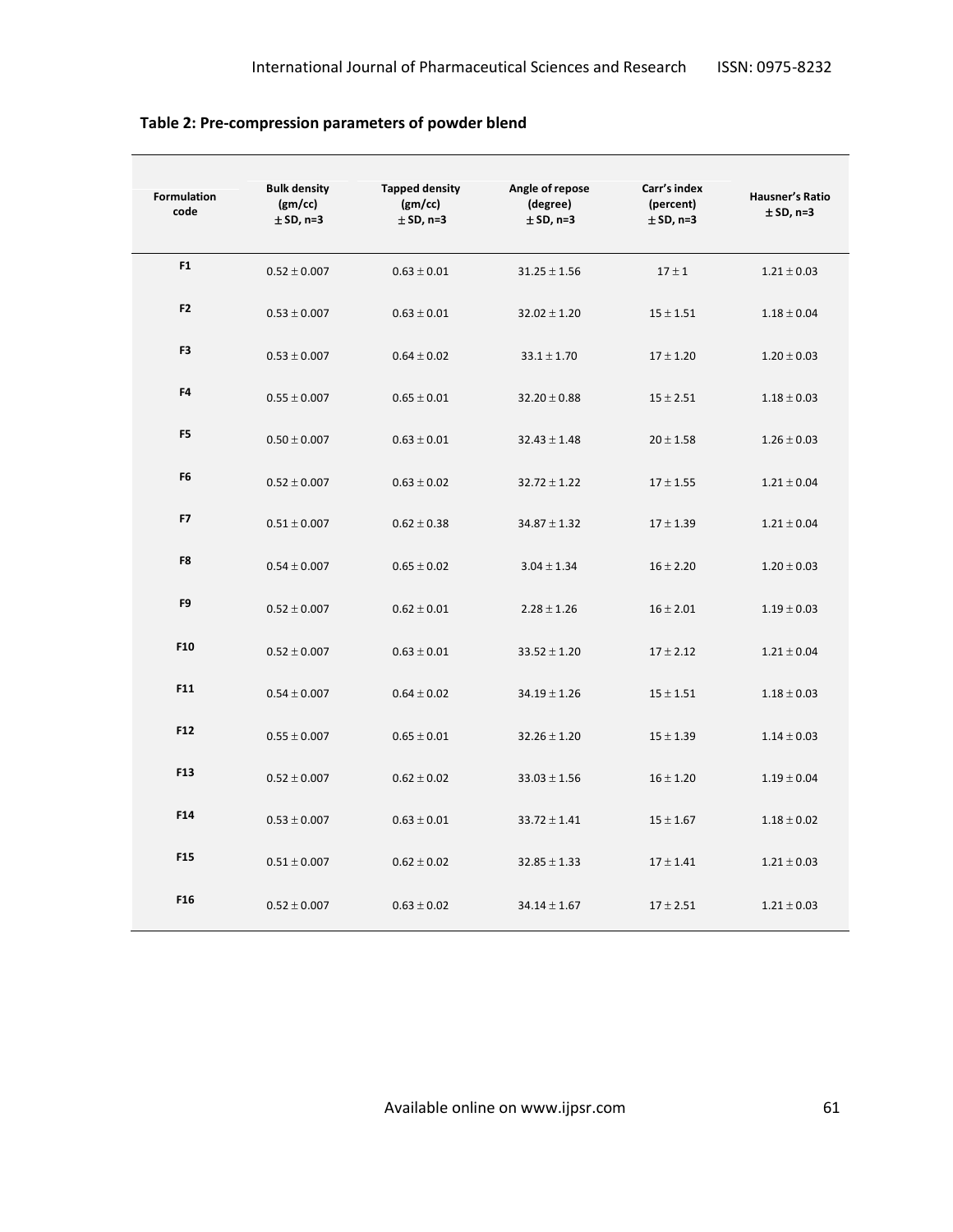| <b>Formulation</b> |                |                 | <b>Thickness</b> | <b>Drug</b>              | <b>Wetting time</b> | In-vitro        | Water            |
|--------------------|----------------|-----------------|------------------|--------------------------|---------------------|-----------------|------------------|
| code               | Hardness ±     | Friability      | $±$ SD, n=3      | Content*                 | $±$ SD, n=3         | dispersion time | absorption ratio |
|                    | $SD, n=3$      | $±$ SD, n=3     |                  | $±$ SD, n=3              |                     | (sec)           | $±$ SD, n=3      |
|                    |                |                 |                  |                          |                     | $±$ SD, n=3     |                  |
| F <sub>1</sub>     | $2.5\pm0.11$   | $0.56 \pm 0.12$ | $4.60 \pm 0.12$  | $99.18 \pm 0.72$         | $47\pm2.51$         | $27 \pm 2.78$   | $80 \pm 1$       |
| F <sub>2</sub>     | $2.3 \pm 0.11$ | $0.66 \pm 0.11$ | $4.75 \pm 0.15$  | $99.81 \pm 1.07$         | $49 \pm 2.0$        | $25 \pm 1.0$    | $82 \pm 1.52$    |
| F3                 | $2.2\pm0.10$   | $0.62 \pm 0.13$ | $4.71 \pm 0.10$  | $99.54 \pm 0.50$         | $48 \pm 2.40$       | $21\pm1.0$      | $85 \pm 1.35$    |
| F4                 | $2.1\pm0.12$   | $0.58 \pm 0.11$ | $4.80 \pm 0.10$  | $98.12 \pm 0.73$         | $40 \pm 1.89$       | $30\pm2.0$      | $78 \pm 1.58$    |
| F5                 | $2.8 \pm 0.18$ | $0.57 \pm 0.12$ | $4.85 \pm 0.17$  | $99.30 \pm 0.87$         | $50 \pm 2.20$       | $41 \pm 1.5$    | $67 \pm 1.21$    |
| F6                 | $2.1 \pm 0.10$ | $0.67 \pm 0.09$ | $4.87 \pm 0.15$  | $99.23 \pm 0.90$         | $48 \pm 1.0$        | $40 \pm 1.7$    | $70 \pm 1.57$    |
| F7                 | $2.1 \pm 0.15$ | $0.75 \pm 0.07$ | $4.72 \pm 0.12$  | 100.03 $\pm$             | $43 \pm 2.25$       | $39 \pm 2.8$    | $72 \pm 1.20$    |
| F8                 | $2.3 \pm 0.21$ | $0.78 \pm 0.06$ | $4.65 \pm 0.09$  | 1.07<br>$99.63 \pm 0.39$ | $44 \pm 2.15$       | $34 \pm 1.45$   | $76 \pm 1.05$    |
| F9                 | $2.2 \pm 0.10$ | $0.59 \pm 0.07$ | $4.61 \pm 0.19$  | $99.50 \pm 0.77$         | $46 \pm 1.0$        | $49 \pm 1.28$   | $61 \pm 1.73$    |
| F10                | $2.3 \pm 0.21$ | $0.65 \pm 0.11$ | $4.58 \pm 0.21$  | $99.96 \pm 0.27$         | $42 \pm 2.25$       | $52 \pm 1.11$   | $58 \pm 1.85$    |
| F11                | $2.2\pm0.15$   | $0.60 \pm 0.13$ | $4.64 \pm 0.15$  | 99.56±0.76               | $40 \pm 1.75$       | $50\pm2.15$     | $63 \pm 1.88$    |
| F12                | $2 \pm 0.10$   | $0.52 \pm 0.14$ | $4.71 \pm 0.25$  | 100.09±0.76              | $41 \pm 1.35$       | $53 \pm 1.55$   | $57 \pm 1.15$    |
| F13                | $2.1 \pm 0.05$ | $0.61 \pm 0.13$ | $4.69 \pm 0.14$  | 100.65±1.23              | $42 \pm 1.21$       | $45 \pm 2.10$   | $60 \pm 1.18$    |
| F14                | $2.2 \pm 0.20$ | $0.73 \pm 0.08$ | $4.73 \pm 0.28$  | 99.08±2.65               | $47 \pm 1.79$       | $52 \pm 1.21$   | $55 \pm 1.08$    |
| F15                | $2.4 \pm 0.15$ | $0.82\pm0.07$   | $4.59 \pm 0.20$  | 100.76±0.33              | $49 \pm 1.71$       | $59 \pm 1.08$   | $52 \pm 1.05$    |
| F16                | $2.5 \pm 0.42$ | $0.77 \pm 0.07$ | $4.65 \pm 0.08$  | 99.99±1.79               | $42 \pm 2.41$       | $62 \pm 2.0$    | $48 \pm 1.81$    |

**Table 3: Post- compressional parameters of fast dissolving tablets**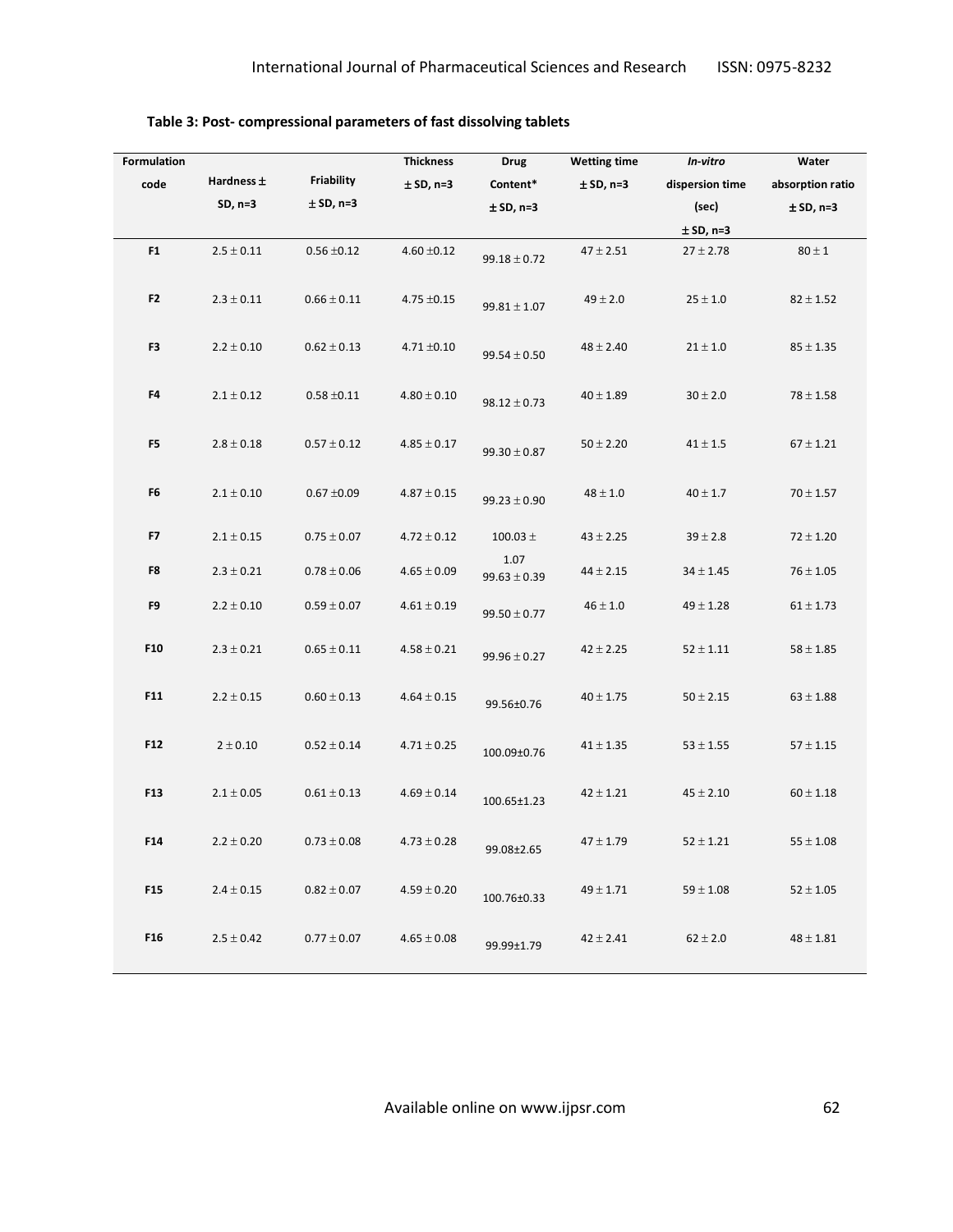

**Fig 1: Dissolution profiles of formulations F1 – F4**



**Fig 2: Dissolution profiles of formulations F5 - F8**



**Fig 3: Dissolution profiles of formulations F9 – F12**



**Fig 4: Dissolution profiles of formulations F13 – F16**



**Fig 5: Dissolution profiles of best formulations F1, F3, and F8**

**Table 4: Stability studies for optimized metoprolol tartrate tablets**

| <b>Formulation</b><br>code | Period<br>in days | <b>Hardness</b><br>Kg/cm <sup>2</sup><br>$± SD, n=3$ | percentage<br>Friability<br>$± SD, n=3$ | <b>Dispersion</b><br>time (sec)<br>$± SD, n=3$ | Drug<br>content<br>$± SD, n=3$ |
|----------------------------|-------------------|------------------------------------------------------|-----------------------------------------|------------------------------------------------|--------------------------------|
|                            | 30                | $2.5 \pm 0.14$                                       | $0.53 \pm 0.12$                         | $27 \pm 2.36$                                  | $99.11 \pm 0.64$               |
| F <sub>1</sub>             | 60                | $2.6 \pm 0.16$                                       | $0.53 \pm 0.16$                         | $28 \pm 2.46$                                  | $99.26 \pm 0.54$               |
|                            | 90                | $2.6 + 0.12$                                         | $0.54 \pm 0.14$                         | $28 \pm 2.66$                                  | $99.22 \pm 0.62$               |
|                            | 30                | $2.3 \pm 0.18$                                       | $0.63 + 0.11$                           | $24 + 1.24$                                    | $99.16 + 0.42$                 |
| F <sub>3</sub>             | 60                | $2.3 \pm 0.14$                                       | $0.63 + 0.11$                           | $25 \pm 1.34$                                  | $99.28 \pm 0.34$               |
|                            | 90                | $2.3 \pm 0.10$                                       | $0.63 \pm 0.11$                         | $26 \pm 1.11$                                  | $99.36 \pm 0.44$               |
|                            | 30                | $2.2 \pm 0.14$                                       | $0.77 \pm 0.11$                         | $35 \pm 1.26$                                  | $99.64 \pm 0.26$               |
| F <sub>8</sub>             | 60                | $2.2 \pm 0.12$                                       | $0.77 \pm 0.08$                         | $36 \pm 1.38$                                  | $99.54 \pm 0.32$               |
|                            | 90                | $2.2 \pm 0.16$                                       | $0.77 \pm 0.04$                         | $37 \pm 1.34$                                  | $99.36 \pm 0.16$               |

The IR spectrum of the pure drug MT (Racemic mixture) used in the present study shows characteristic absorption bands in the following IR region (Fig 6).

**IR (KBR) cm-1**: OH absorption at 3454 which is the normal range of absorption band for aliphatic hydroxyl group. Secondary immine (NH) has given a weak absorption in the form of a hump. Merged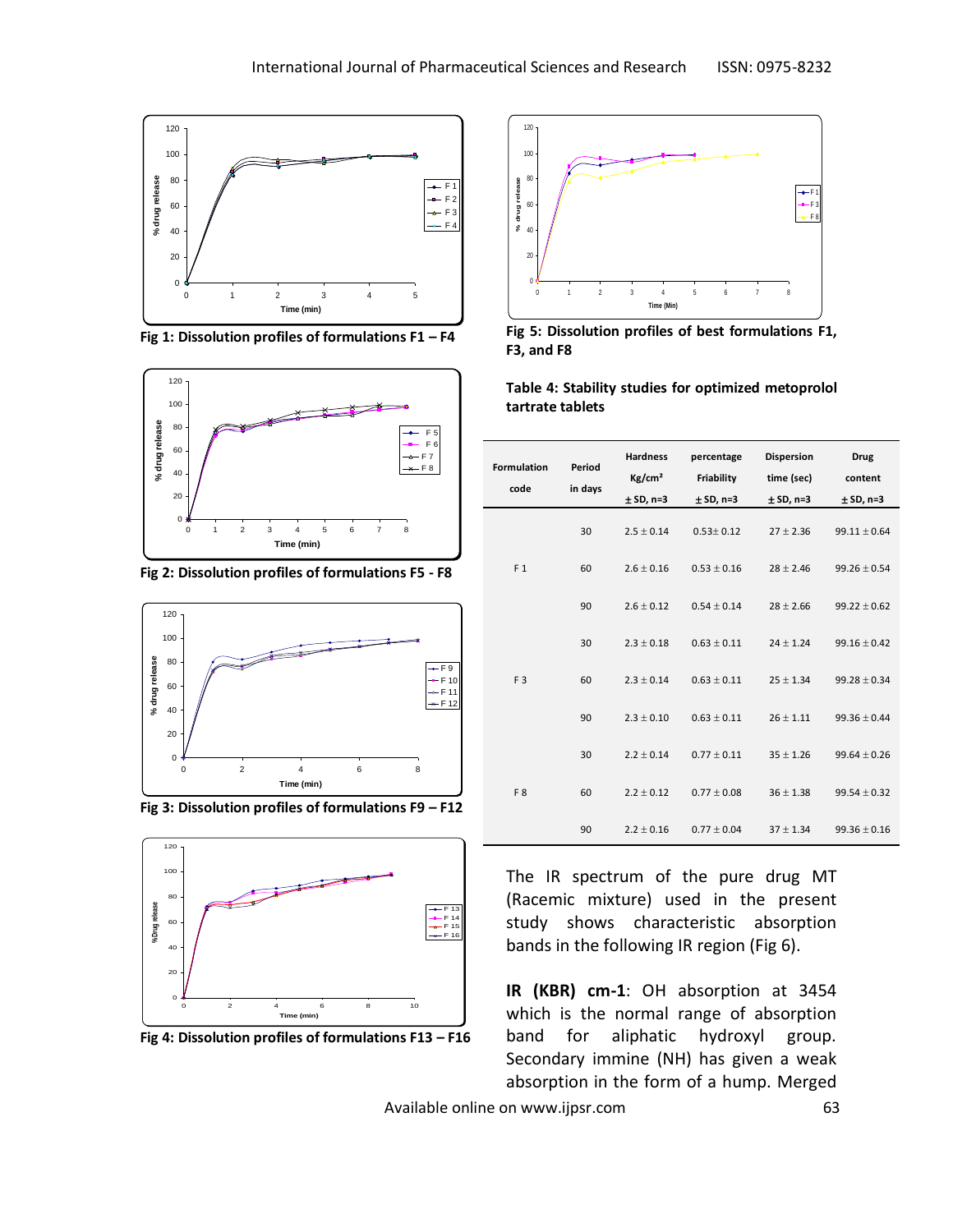with aromatic C-H at 3030 and aliphatic C-H of CH<sub>3</sub> and OCH<sub>3</sub> at 2980. The C-O absorption is found at 1589 merged with C=C of aromatic. These data are in support of the structure of the drug taken for study.

When this drug is taken along with Indion 414 and prepared a tablet to know what will be the interaction between the drug and the Indion 414. The IR revealed the factor that the hydrogen binding has taken place between the drug OH group and C=O of Indian 414 which has resulted into shifting of peak for OH from 3454 to 3400 the NH absorption has given a absorption peak at 3290. Other absorption peaks from the drug have remained unaffected. However C=O of Indian 414 which is part of the tricyclic ring system has shown a strong absorption at 1735.

Hence one of the C=O has undergone hydrogen bonding with the drug to give rise to adduct which is not a chemical reaction product. This hydrogen bond can undergo cleavage during metabolic process. The same drug Metoprolol tartrate is taken with CCS for tableting the tablet will prepared is subjected for IR reading. Which has shown presence of all the absorption peaks of drug along with a strong C=O of carboxylic cluster peak at 1734. It is clear from these observations that tablet that we obtain is a physical mixture containing -H bonding between drug and the CCS. Thus the conclusion from the IR spectra of the drug and formulations is that there is no interaction between drug and polymer.



**Fig 6: IR spectrum of MT, IR spectrum of formulation F1, F3, F8**

In DSC study when the drug MT is taken to study its properties at higher temperature it has exhibited melting peak at 123<sup>0</sup>C with very little variation with the literature reported temperature. This is probably due to the error in experimental determination. When the tablet containing drug and CCS is taken for same parametric determination it has started melting slowly at  $162^{\circ}$ C to  $167^{\circ}$ C since tablet contains mixture of the drug and 'CCS' in almost equiproportion which has resulted in a physical mixture. Suppose if it is a reaction product it should have shown sharp melting range having melting at a particular degree Celsius. It is a physical mixture and also 'CCS' is a sodium salt of the carboxylic acid because of these two factors large range of variation has been observed. In our next experiment when the tablet is prepared from pure drug and the Indion 414 the observations made during is observed since it is a mixture of two organic molecules.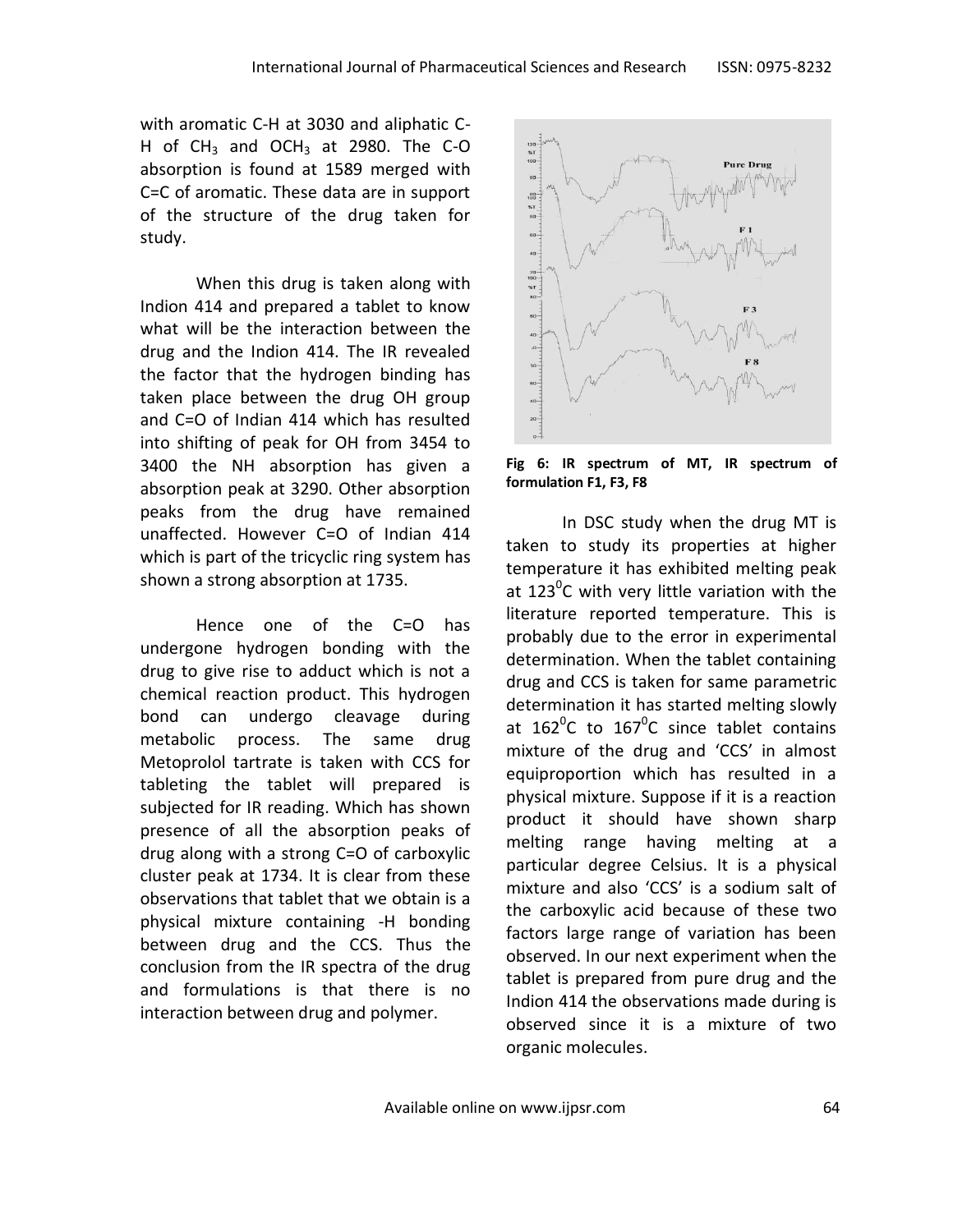

**Fig 7: DSC thermograms of MT, formulation F1, F3, F8**

**CONCLUSION**: In present study, four types of superdisintegrants in different concentrations differed in their ability to disintegrate the model Metoprolol tartrate tablets. Such difference can potentially affect drug dissolution and is proposed as model formulation for disintegrants performance testing and quality control purposes. Hence, enhanced dissolution of fast dissolving tablets of metoprolol tartrate will lead to improved bioavailability, improved effectiveness and hence better patient compliance.

**ACKNOWLEDGEMENTS**: Authors thank Emcure Pharma. Ltd., Pune for providing a gift sample of Metoprolol tartrate and Cipla Pharma. Ltd. Vikroli, Mumbai for providing a gift sample of super- disintegrants. The authors are thankful to Dr. M. A. Mujeeb, Chairman, and Prof. Syed Sanaullah, Principal, Luqman college of Pharmacy, Gulbarga for his valuable support and providing facilities to carry out this research work. The authors also thankful to Dr. M. G. Purohit, Emeritus Professor, Luqman College of Pharmacy, Gulbarga for their valuable suggestions in carrying out this research work.

## **REFERENCES:**

- 1. Sreenivas SA, Dandagi PM, Gadad AP, Godbole AM. Orodispersible Tablets: New-fangled Drug Delivery System- A Review. Ind. J. Pharm. Educ. Res.2005; 39; 177-180.
- 2. Na Zhao, Larry L, Augsburger. Functionality Comparison of 3 Classes of Superdisintegrants in Promoting Aspirin Tablet Disintegration and Dissolution. AAPS Pharm Sci Tech.2005; 6(4):634-640.
- 3. Mallikarjun Setty C, Prasad DVK, Gupta VRM. Development of Fast Dispersible Aceclofenac Tablets: Effect of Functionality of Superdisintegrants. Ind Journal of Pharma Sci.2008:180-185.
- 4. Simone Schiermeier, Peter Christian Schmidt. Fast dispersible ibuprofen tablets. European Journal of Pharma Sci.2002; 15: 295-305.
- 5. Sameer GL, Yi-Ying Yu, Banga AK. Effect of disintegration-promoting agent, lubricants and moisture treatment on optimized fast disintegrating tablets. International Journal of Pharmaceutics 2008.
- 6. Takao Mizumoto, Yoshinori Masuda, Takeshi Yamamoto, Estuo Yonemochi. Formulation design of a novel fast-disintegrating tablet. International Journal of Pharmaceutics.2005; 306: 83-90.
- 7. Shenoy V, Agrawal S, Pandey S. Optimizing fast dissolving dosage forms of diclofenac sodium by rapidly disintegrating agents. Indian J Pharm Sci 2003; 65(2): 197-201.
- 8. Mahajan HS, Kuchekar BS, Badhan AC. Mouth dissolving tablets of sumatriptan succinate. Indian J Pharm Sci 2004; 66(2): 238-40.
- 9. Kaushik D, Dureja H, Saini TR. Formulation and evaluation of olanzapine mouth dissolving tablets by effervescent formulation approach. Indian Drugs 2004; 41(7): 410-2.
- 10. Amin PD, Gupta SS, Prabhu NB, Wadhwani AR. Fast disintegrating dosage form of ofloxacin and metronidazole benzoate. Indian Drugs 2005; 42(9): 614-7.
- 11. Zhao N, Augsburger LL. Functionality comparison of three classes of super-disintegrants in promoting aspirin tablets disintegration and dissolution. AAPS Pharm Sci Tech 2005; 6(4): E634-40.
- 12. Shishu, Bhatti A. Fast dissolving tablets of diazepam. Indian Drugs 2006; 43(8): 643-8.
- 13. Gohel MC, Parikh RK, Brahmbhatt BK, Shah AR. Preparation and assessment of novel co processed super disintegrants consisting of crospovidone and sodium starch glycolate: A technical note. AAPS Pharm Sci Tech 2007; 8(1): Article 9: P. E1-E7.
- 14. Jacob S, Shirwarkar AA, Joseph A, Srinivasan KK. Novel co-processed excipients of mannitol and microcrystalline cellulose for preparing fast dissolving tablets of glipizide. Indian J Pharm Sci 2007; 69(5): 633-9.